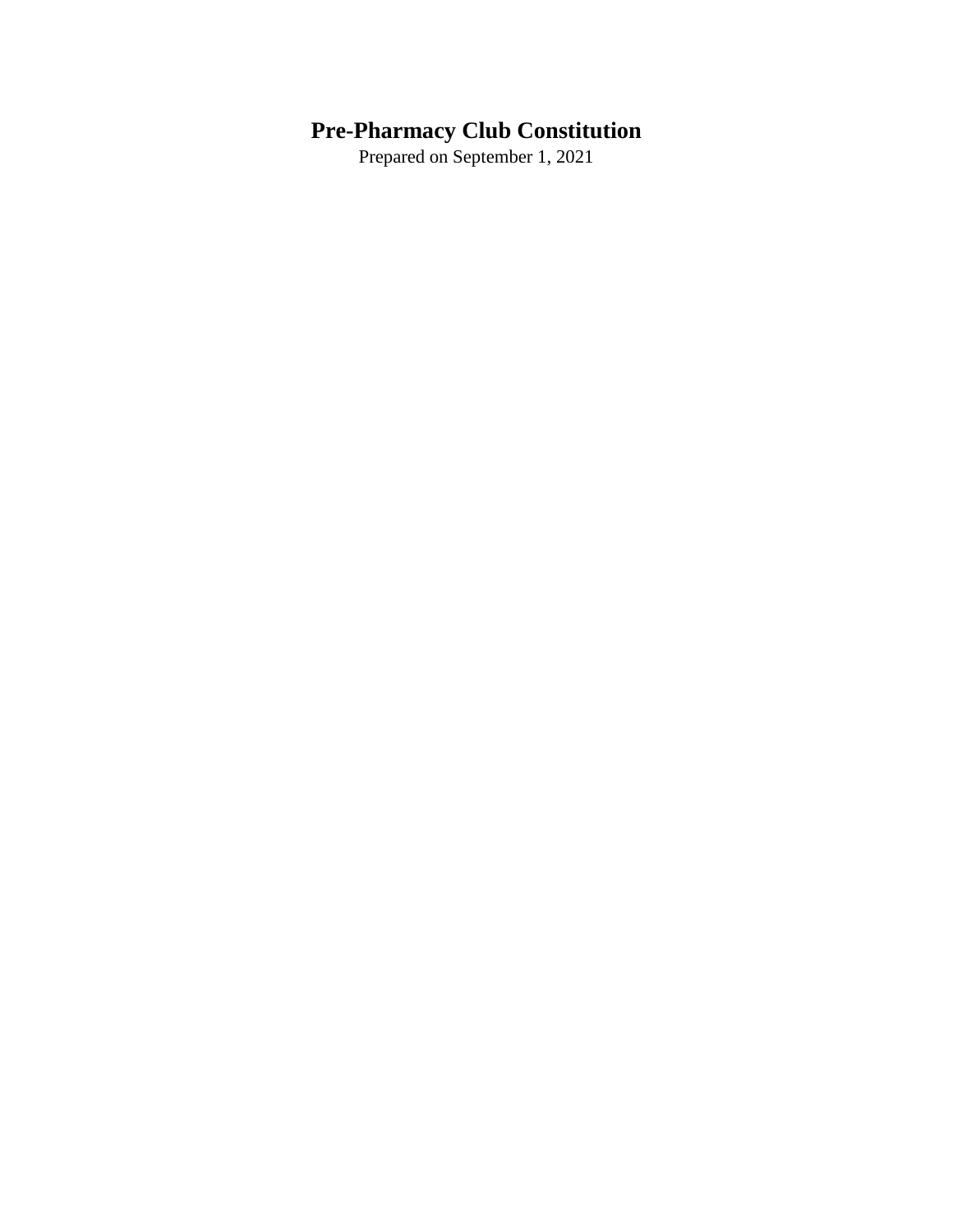## **Article 1: Name**

The name of the student group will be the University of Manitoba's Pre-Pharmacy Club, also known as U of M's Pre-Pharm Club

## **Article 2: Club Purpose**

The University of Manitoba Pre-Pharmacy Club is for anyone in undergrad or graduate studies interested in pursuing a career in pharmacy. By joining, students will be able to connect with numerous students with the same passion and receive advice/tips about the application process, prepping for the CASPer test, working with recent graduates and pharmacists, and more.

## **Article 3: Membership**

Membership is open to anyone enrolled in undergraduate or graduate studies at the University of Manitoba, so long as no less than two-thirds of the club is undergraduate students. Additionally, membership will last for a full academic year, September to August.

## **Article 4: Compliance with UMSU and UMSU Clubs Policies and Procedures**

- University of Manitoba Prepharmacy Club will follow all bylaws, policies, and procedures of the University of Manitoba Students' Union (UMSU) especially those included in the UMSU Student Clubs Policies and Procedures document.

# **Article 5: Executive Officers and Duties**

#### **a. President**

- Acts as chair member for the executive board, and provides leadership to all members
- Attends all meetings of University of Manitoba Pre-Pharmacy Club
- Acts as spokesperson for the club
- Keeps committee meetings on task and provides guidance for the club
- Works with the secretary to schedule club meetings
- Plans and organizes events with fellow executive members
- Acts an ambassador of the club and encourages others to join
- Serve as a signing authority for University of Manitoba's Pre-Pharmacy club
- Provides a safe and welcoming environment for all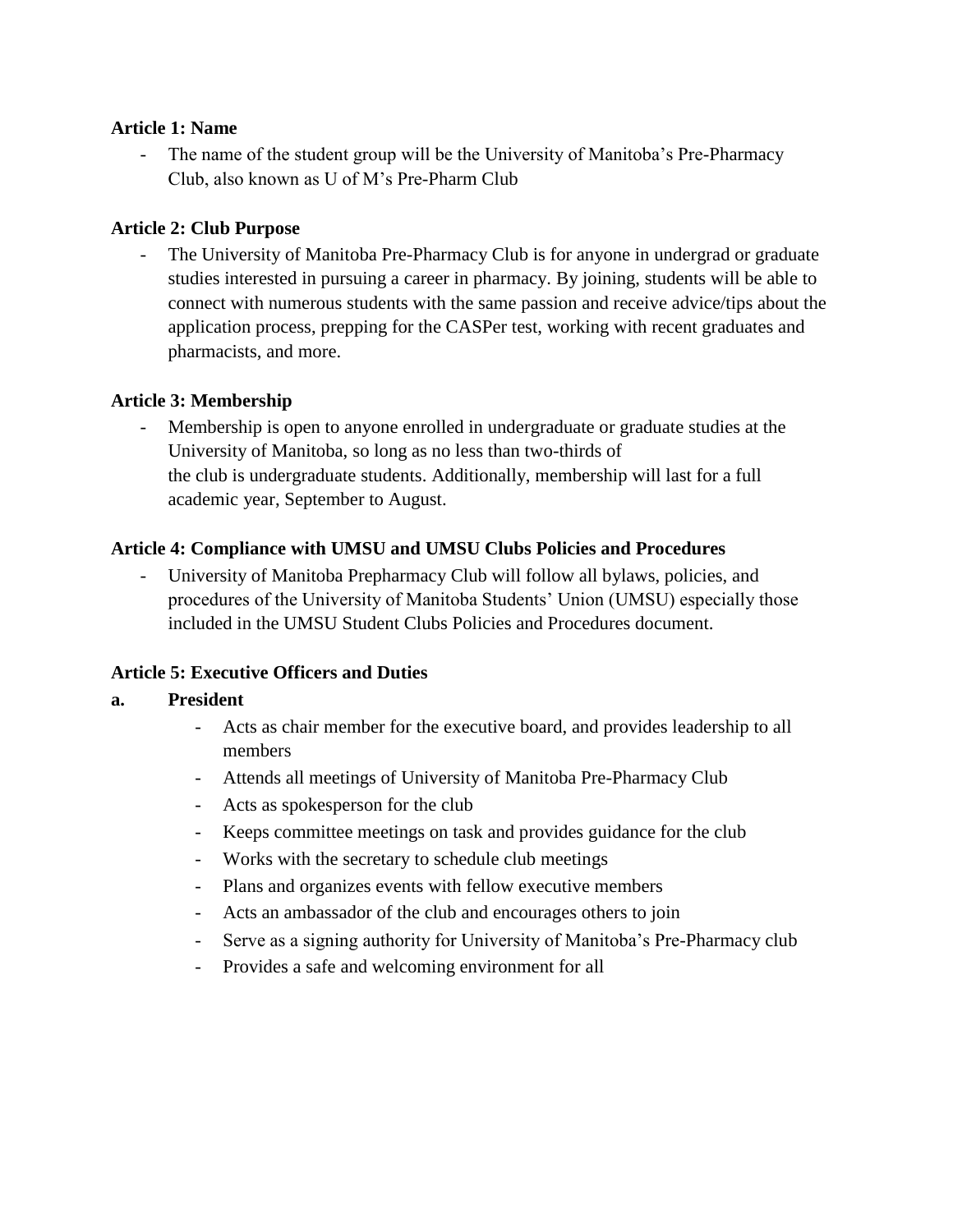- Be the primary contact person for UMSU
- Meet with executive members to follow up and gather information about the efficiency of the club and resolve any conflicts that may arise

# **b. Vice-President**

- Aids president and assumes leadership for meetings if president is not available Aids in organizing and conducting club meetings
- Reserve rooms for meetings to be held in
- Conducts membership recruitment
- Serve as a signing authority for University of Manitoba's Pre-Pharmacy club

## **c. Secretary**

- Records meeting objectives and minutes of all club and executive team meetings
- Relates meeting minutes and any critical information to all club members
- Communicates relevant meeting information to all members prior to each club meeting, such as location, time, and meeting itinerary
- Maintains an up-to-date membership list of both club and executive team, including contact information
- Ensures executive team are informed of deadlines for document submissions or other relevant commitments

# **d. Social Media Manager**

- Maintains all social media platforms including Instagram, Wix, and UMSU web page
- Creates platform specific content such as posts, stories, graphics, and text posts
- Produces creative event advertisements

# **Article 6: Meetings**

The executive meetings will occur once a month, with the president calling the meeting 24 hours beforehand to notify the other club executives. Meetings with club members will be announced and promoted on our social media pages after the monthly executive meetings; members will have a week's notice.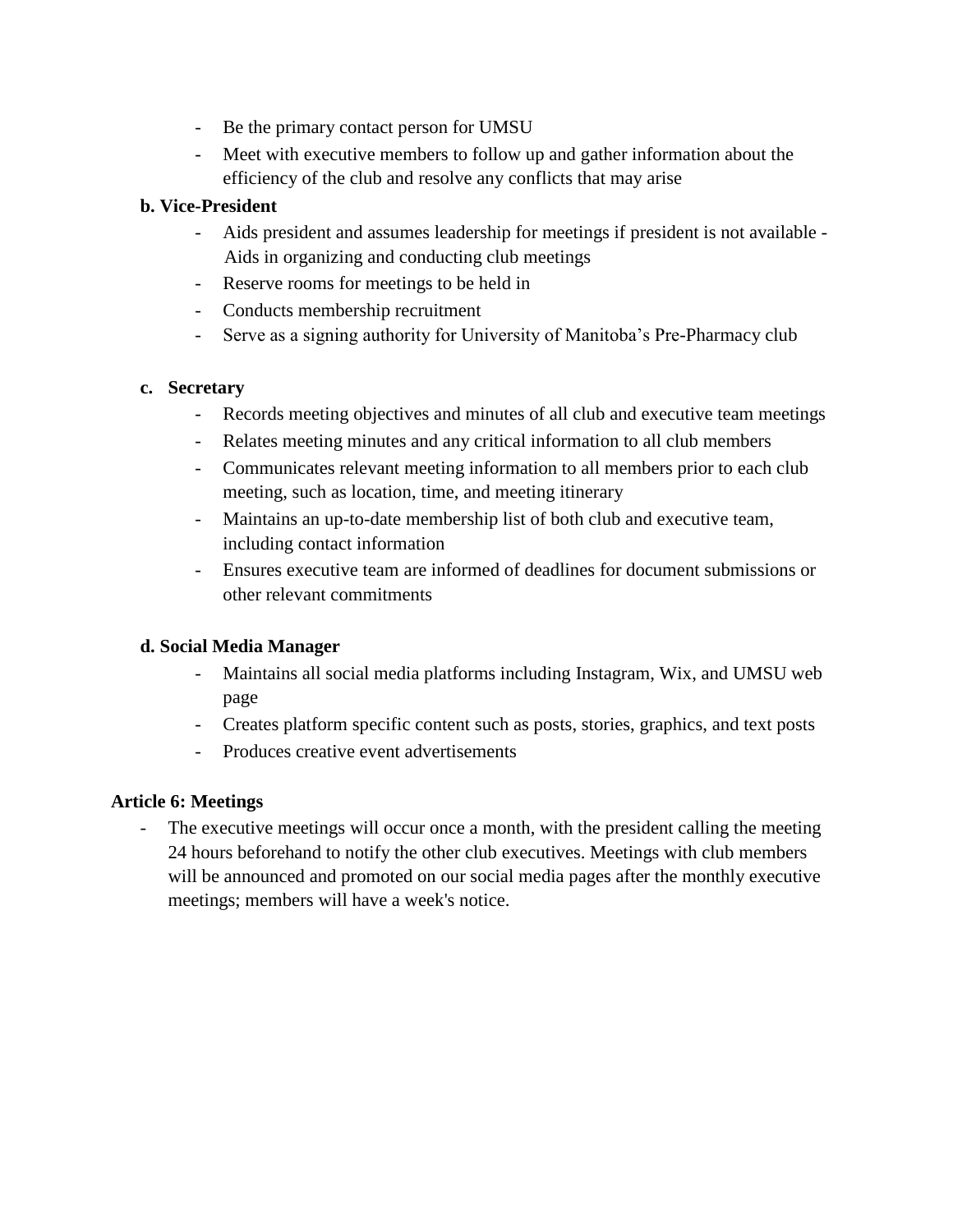# **Article 7: Amendments to the Constitution**

- Any alterations to this constitution must be approved by the entire student club membership voting in favour. The vote will occur during a publicized meeting of the club.
- The proposed alterations must be made available to all members of the club at least two weeks before the meeting, and require the support of at least two-thirds of the members present and voting at the meeting.
- A copy of the amended constitution must be submitted to UMSU within two weeks of the meeting

# **Article 8: Executive Elections and Terms of Office**

All U of M's Pre-Pharm Club elections for the upcoming year will occur no later than March 31st on an annual basis.

Prior to the election, the Executives shall appoint a Chief Returning Officer (CRO) to oversee the elections; the CRO does not have to be a member of U of M's Pre-Pharm Club, and cannot be a person who is running in the election.

The duties of the CRO are to:

1) Oversee and administer the elections for U of M's Pre-Pharm Club

2) Publicize the elections to the membership of U of M's Pre-Pharm Club

3) Hear and decide on any appeals or complaints related to the elections

4) Oversee and administer the counting of votes or ballots for the elections

5) Announce the results of the elections and inform UMSU of who next year's Executive will be

Voting for the upcoming year's Executive will be conducted as follows:

1) Nominations for the elected positions will last for three days. Candidates who wish to be nominated should inform the CRO during that period, and must be a member in good standing of U of M's Pre-Pharm Club at the time of their nomination.

2) Each nominated candidate is allowed to campaign on behalf of themselves and any slate (or team) they are a part of during the campaigning period, which will last for at least a week.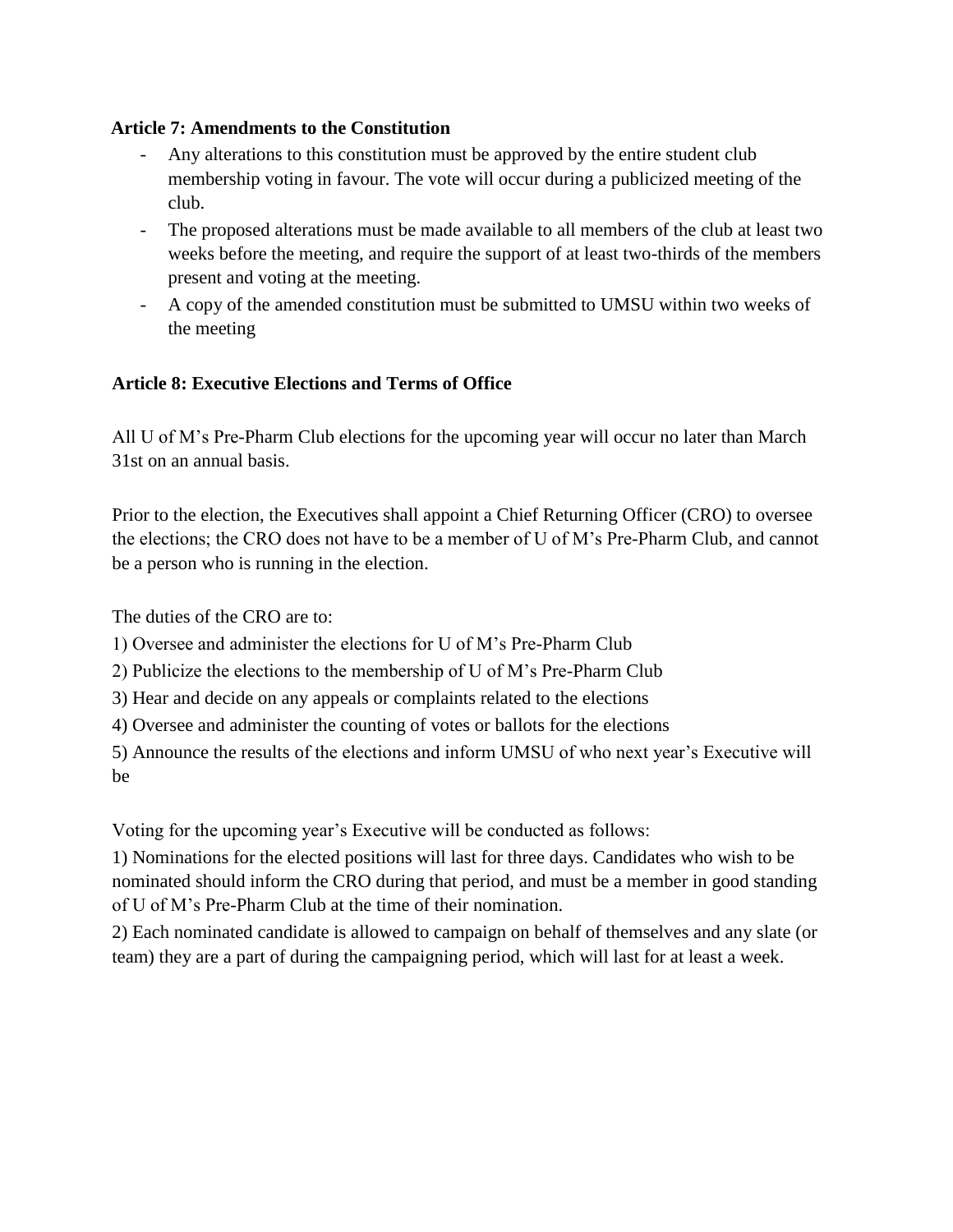3) The CRO will collect a brief biography and campaign platform from each candidate and distribute them in an e-mail to all members of U of M's Pre-Pharm Club prior to voting.

4) Voting will be open for at least two days, and will be held in a safe and secure location accessible to all members of the club. At least one poll clerk will be present at all times with the ballot box.

5) The ballots will be collected by the CRO and counted; results will be sent to candidates and U of M's Pre-Pharm Club members.

## **Article 9: Transition of the Executive**

- A. During the period from the end of the second week of April until the first day of May, when the new Executive team will assume office, it is the responsibility of the departing Executives to orient the newly elected Executive Officers to their jobs. This includes teaching the incoming Executives about student club and UMSU policies and procedures, transitioning club records and materials (including office, locker combinations, all passwords to all student club social media accounts, and the club's bank account), and preparing the new Executives to be effective in their roles for the next year's work.
- B. It is the responsibility of the departing President to ensure that all student requirements to UMSU, including submission of a complete Executive Transition Form and the removal of all student club records and materials from the club office and locker, have been fulfilled before the incoming Executives assume office.
- C. It is the responsibility of the departing President and Vice-President Finance to bring all accounts up to date to the end of the fiscal year, and to prepare any required financial statements of the club. In addition, the outgoing President and Vice-President Finance must arrange with the respective incoming Executives for the transition of the student club's bank account(s) into the incoming President's and Vice-President Finance's names. These tasks are to be completed and their credentials delivered to the new Executives no later than the last day of April.
- D. It is the responsibility of the incoming Executives to assume custody of all student club records and materials and accountability for all financial activities of U of M's Pre-